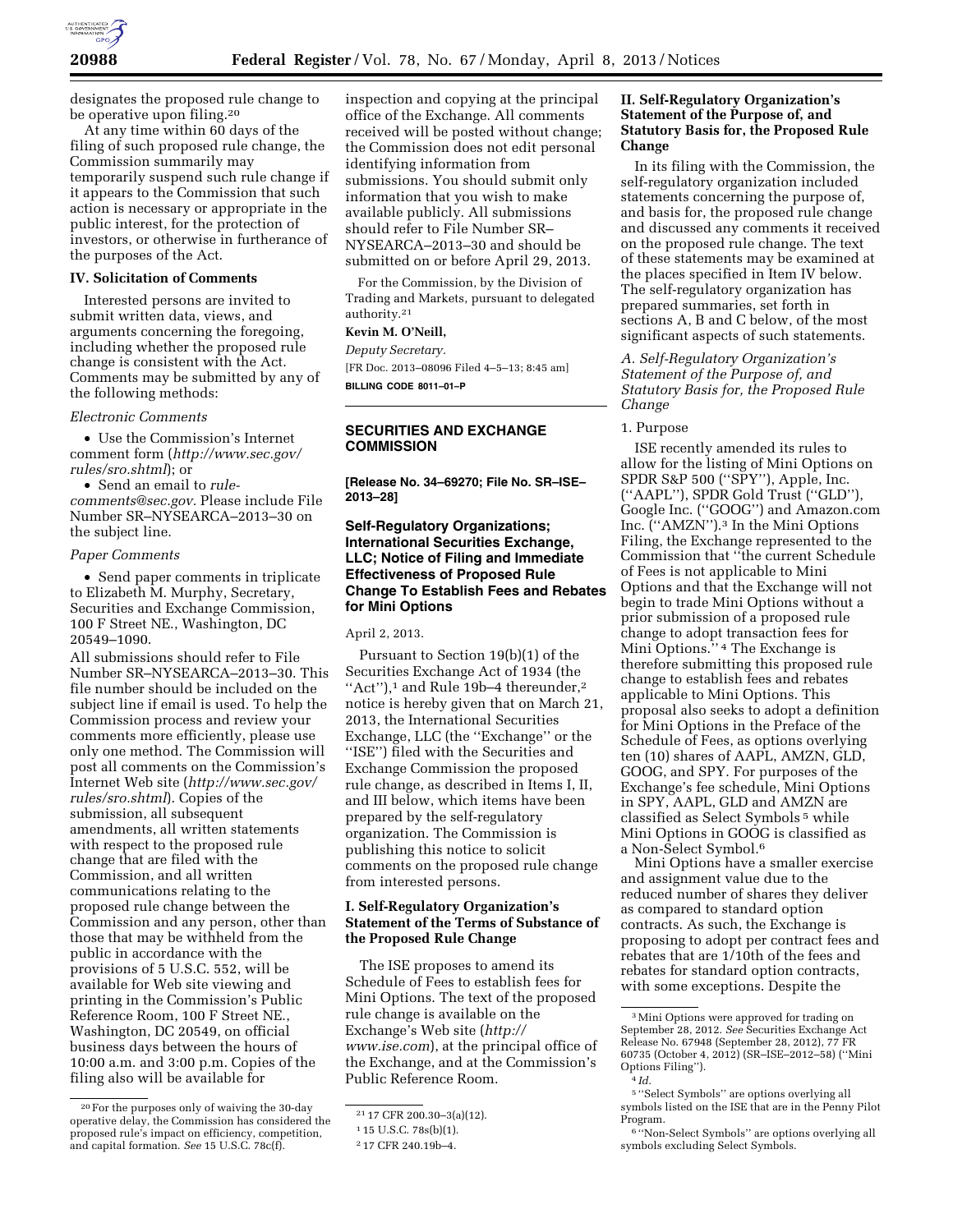smaller exercise and assignment value of Mini Options, the cost to the Exchange to process quotes and orders in Mini Options, perform regulatory surveillance and retain quotes and orders for archival purposes is the same as for a standard contract. The Exchange believes that adopting fees and rebates for Mini Options that are in some cases lower than fees and rebates for standard option contracts, and in other cases the

same as for standard option contracts, is appropriate, not unreasonable, not unfairly discriminatory and not burdensome to competition between participants, or between the Exchange and other exchanges that list and trade Mini Options.

A. Regular Order Fees and Rebates for Mini Options

The Exchange proposes to adopt separate tables for fees and rebates applicable to regular orders in Mini Options. The fees and rebates listed in the table below are 1/10th of the fees and rebates currently applicable to regular orders for standard options in classes that overlie SPY, AAPL, GLD, AMZN, and GOOG:

# SELECT SYMBOLS

| Market participant | Maker<br>rebate/fee | Taker fee      | Fee for<br>crossing<br>orders | Fee for<br>responses<br>to crossing<br>orders | PIM break-<br>up rebate | Facilitation<br>and solicita-<br>tion break-<br>up rebate |
|--------------------|---------------------|----------------|-------------------------------|-----------------------------------------------|-------------------------|-----------------------------------------------------------|
|                    | (S0.010)            | \$0.032        | \$0.020                       | \$0.040                                       | N/A<br>N/A              | N/A<br>N/A                                                |
|                    | 0.010<br>0.010      | 0.032<br>0.036 | 0.020<br>0.020                | 0.040<br>0.040                                | (S0.025)                | (\$0.015)                                                 |
|                    | 0.010               | 0.033          | 0.020                         | 0.040                                         | (0.025)                 | (0.015)                                                   |
|                    | 0.010               | 0.033          | 0.020                         | 0.040                                         | (0.025)                 | (0.015)                                                   |
|                    | 0.000               | 0.025          | 0.000                         | 0.040                                         | (0.025)                 | (0.015)                                                   |

# NON-SELECT SYMBOLS

| Market participant       | Fee     | Fee for<br>crossing<br>orders | Fee for<br>responses to<br>crossing<br>orders |
|--------------------------|---------|-------------------------------|-----------------------------------------------|
|                          | \$0.018 | \$0.018                       | \$0.018                                       |
|                          | 0.020   | 0.020                         | 0.020                                         |
|                          | 0.045   | 0.020                         | 0.045                                         |
|                          | 0.020   | 0.020                         | 0.020                                         |
|                          | 0.020   | 0.020                         | 0.020                                         |
| <b>Priority Customer</b> | 0.000   | 0.000                         | 0.020                                         |

For Mini Options in the Select Symbols, the following maker fees and rebates shall apply: (i) For Market Maker,7 Non-ISE Market Maker,8 Firm Proprietary/Broker-Dealer and Professional Customer 9 orders, \$0.010 per contract; (ii) for Priority Customer 10 orders, \$0.000 per contract; and (iii) for Market Maker Plus<sup>11</sup> orders, a rebate of

11 In order to promote and encourage liquidity in Mini Options in the Select Symbols, the Exchange proposes to adopt a \$0.010 per contract rebate to Market Makers if the quotes they sent to the Exchange qualify the Market Maker to become a Market Maker Plus. A Market Maker Plus is a Market Maker who is on the National Best Bid or

\$0.010 per contract. For Mini Options in the Select Symbols, the following taker fees shall apply: (i) For Market Maker and Market Maker Plus orders, \$0.032 per contract; (ii) for Non-ISE Market Maker orders, \$0.036 per contract; (iii) for Firm Proprietary/Broker-Dealer and Professional Customer orders, \$0.033 per contract; and (iv) for Priority Customer orders, \$0.025 per contract.

Additionally, the Exchange proposes to charge Market Maker, Market Maker

Plus, Non-ISE Market Maker, Firm Proprietary/Broker-Dealer and Professional Customers a fee of \$0.020 per contract (\$0.000 per contract for Priority Customers) for regular Crossing Orders for Mini Options in the Select Symbols, and a fee of \$0.040 per contract to all market participants for regular Responses to Crossing Orders for Mini Options in the Select Symbols.

The Exchange also proposes to adopt a rebate of \$0.025 per contract for contracts that are submitted to the Price Improvement Mechanism that do not trade with their contra order for Mini Options in the Select Symbols, and a rebate of \$0.015 per contract for contracts that are submitted to the Facilitation and Solicited Order Mechanisms that do not trade with their contra order for Mini Options in the Select Symbols except when those contracts trade against pre-existing orders and quotes on the Exchange's orderbook.

For Mini Options in Non-Select Symbols, the following fees shall apply: (i) For Market Maker orders, a fee of \$0.018 per contract; (ii) for Market

<sup>7</sup>The term ''Market Makers'' refers to ''Competitive Market Makers'' and ''Primary Market Makers'' collectively. *See* ISE Rule 100(a)(25).

<sup>8</sup>A Non-ISE Market Maker, or Far Away Market Maker (''FarMM''), is a market maker as defined in Section 3(a)(38) of the Securities Exchange Act of 1934 registered in the same options class on another options exchange.

<sup>9</sup>A Professional Customer is a person who is not a broker/dealer and is not a Priority Customer.

<sup>10</sup>A Priority Customer is defined in ISE Rule 100(a)(37A) as a person or entity that is not a broker/dealer in securities, and does not place more than 390 orders in listed options per day on average during a calendar month for its own beneficial account(s).

National Best Offer 80% of the time for series trading between \$0.03 and \$5.00 (for options whose underlying stock's previous trading day's last sale price was less than or equal to \$100) and between \$0.10 and \$5.00 (for options whose underlying stock's previous trading day's last sale price was greater than \$100) in premium in each of the front two expiration months and 80% of the time for series trading between \$0.03 and \$5.00 (for options whose underlying stock's previous trading day's last sale price was less than or equal to \$100) and between \$0.10 and \$5.00 (for options whose underlying stock's previous trading day's last sale price was greater than \$100) in premium for all expiration months in that symbol during the current trading month. A Market Maker's single best and single worst overall quoting days each month, on a per symbol basis, is excluded in calculating whether a Market Maker qualifies for this rebate, if doing so will qualify a Market Maker for the rebate.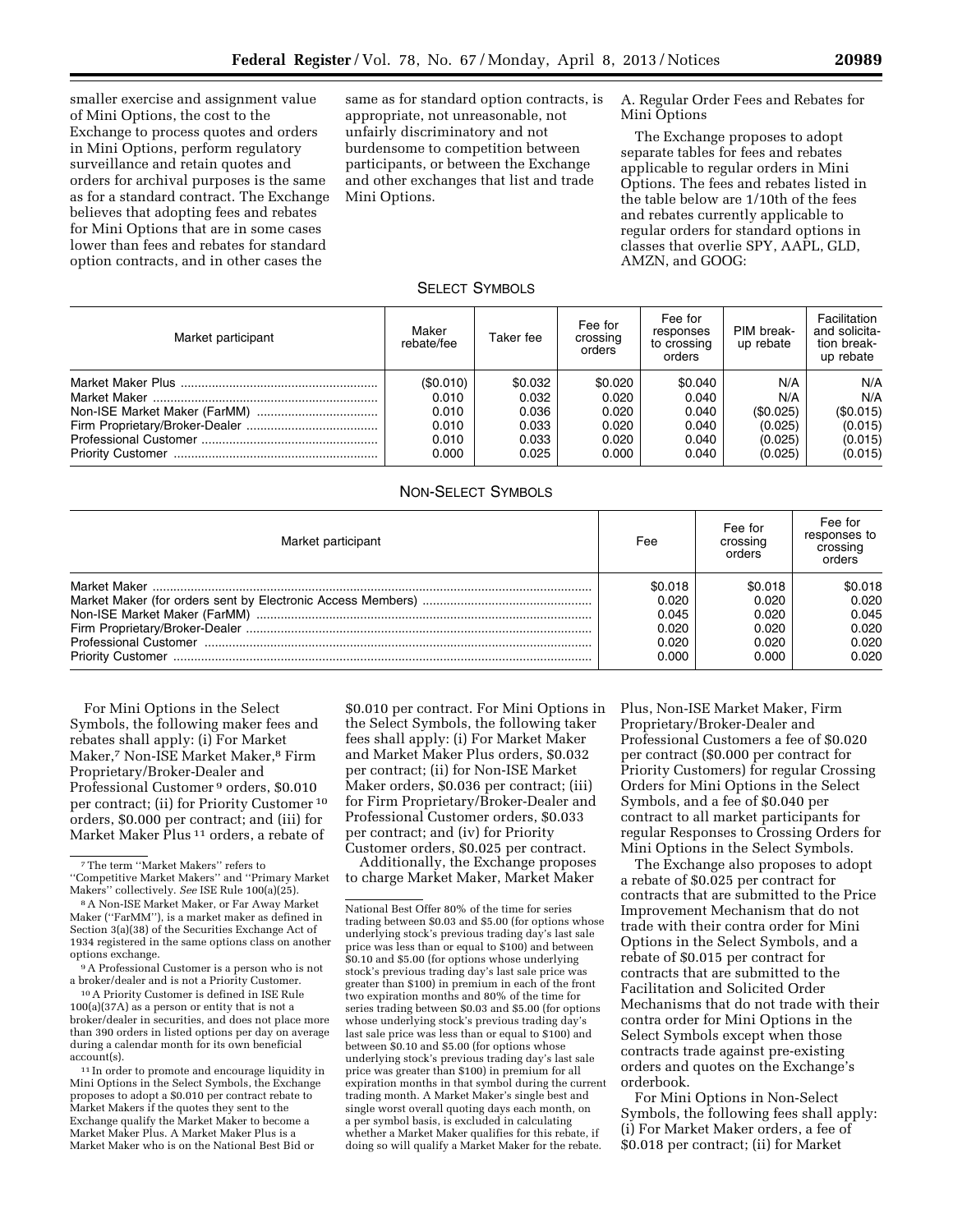Maker (for orders sent by Electronic Access Members), Firm Proprietary/ Broker-Dealer and Professional Customer orders, a fee of \$0.020 per contract; (iii) for Non-ISE Market Maker orders, a fee of \$0.045 per contract; and (iv) for Priority Customer orders, a fee of \$0.000 per contract.

Additionally, for regular Crossing Orders for Mini Options in Non-Select Symbols, the following fees shall apply: (i) Ct Market Makers, a fee of \$0.018 per contract; (ii) for Market Maker (for orders sent by Electronic Access Members), Non-ISE Market Maker, Firm Proprietary/Broker-Dealer and Professional Customers, a fee of \$0.020 per contract; and (iii) for Priority Customers, a fee of \$0.000 per contract. For regular Responses to Crossing Orders for Mini Options in Non-Select Symbols, the following fees shall apply: (i) For Market Makers, \$0.018 per contract; (ii) for Non-ISE Market Maker, \$0.045 per contract; and (iii) for Market Maker (for orders sent by Electronic Access Members), Firm Proprietary/ Broker-Dealer, Professional Customer and Priority Customers, a fee of \$0.020 per contract.

Further, the Exchange currently charges Primary Market Makers (PMMs) a transaction fee for standard options in Non-Select Symbols when they trade report a Priority Customer or Professional Customer order in accordance with their obligation to provide away market price protection. This fee shall also apply to Mini Options in Non-Select Symbols. On the other hand, for standard options in the Select Symbols, PMMs do not receive a maker rebate nor pay a taker fee when trade reporting. With this proposed rule change, PMMs in Mini Options in the Select Symbols will also not receive a

maker rebate nor pay a taker fee when trade reporting.

# PMM Linkage Credit

The Exchange also proposes to adopt a \$0.020 per contract fee credit to PMMs for execution of Priority Customer orders in Mini Options in Non-Select Symbols 12—for classes in which it serves as a PMM—that send an Intermarket Sweep Order to other exchanges. This credit will be applied regardless of the transaction fee charged by a destination market. For PMMs executing Priority Customer orders in Mini Options in the Select Symbols, this credit will be equal to the fee charged by the destination market, and for executing Professional Customer orders, the fee credit will be equal to the fee charged by a destination market, but not more than \$0.045 per contract.

# Credit for Responses to Flash Orders

The Exchange proposes to adopt a \$0.020 per contract credit for responses to Flash Orders for Mini Option in Non-Select Symbols when trading against Professional Customers. For Mini Options in the Select Symbols, the per contract fee credit for responses to Flash Orders will be (i) \$0.010 per contract when trading against Priority Customers; and (ii) \$0.010 per contract when trading against Professional Customers.

# Payment for Order Flow

The Exchange proposes to adopt a payment for order flow (PFOF) fee of \$0.07 per contract, applicable to Market Makers when trading against Priority Customer orders in Mini Options in Non-Penny Pilot Symbols.13 The Exchange will not charge a PFOF fee for trading Mini Options in the Select Symbols.

# Route-Out Fees

Consistent with Distributive Linkage and pursuant to ISE rules, PMMs have an obligation to address customer 14 orders when there is a better market displayed on another exchange. ISE's PMMs meet this obligation via the use of Intermarket Sweep Orders (''ISOs''). With the costs associated with servicing customer orders that must be executed at another exchange, the Exchange currently charges a fee, at a rate of \$0.45 per contract for Professional Customers and \$0.35 per contract for Priority Customers, for executions that result from the PMM routing ISOs to another exchange. This fee applies to standard options in all symbols traded on the Exchange. At this time, the Exchange proposes to charge 1/10th of the fee for routing out Mini Options than the fee charged by the Exchange for routing out standard options. Specifically, the Exchange proposes to adopt a route-out fee of \$0.045 per contract for Professional Customer orders in Mini Options that are routed out for execution and a fee of \$0.035 per contract for Priority Customer orders in Mini Options that are routed out for execution.

# B. Complex Order Fees and Rebates for Mini Options

The Exchange proposes to adopt separate tables for fees and rebates applicable to complex orders in Mini Options. The fees and rebates listed in the table below are 1/10th of the fees and rebates currently applicable to complex orders for standard options in classes that overlie SPY, AAPL, GLD, AMZN, and GOOG:

### REBATES

| Market participant             | Rebate for<br>Select<br>Symbols<br>(excluding<br>SPY) | Rebate for<br><b>SPY</b> | Rebate for<br>Non-select<br>Symbols | Rebate for<br>Priority<br>Customer<br>orders that<br>trade with<br>quotes and<br>orders on<br>the regular<br>orderbook<br>(excluding<br>SPY) | Rebate for<br>Priority<br>Customer<br>orders that<br>trade with<br>quotes and<br>orders on<br>the regular<br>orderbook In<br><b>SPY</b> | <b>PIM</b><br>Break-up<br>Rebate<br>for Select<br>Symbols | Facilitation<br>and<br>solicitation<br>Break-up<br>Rebate for<br>Select<br>Symbols |
|--------------------------------|-------------------------------------------------------|--------------------------|-------------------------------------|----------------------------------------------------------------------------------------------------------------------------------------------|-----------------------------------------------------------------------------------------------------------------------------------------|-----------------------------------------------------------|------------------------------------------------------------------------------------|
|                                | N/A                                                   | N/A                      | N/A                                 | N/A                                                                                                                                          | N/A                                                                                                                                     | N/A                                                       | N/A                                                                                |
| Non-ISE Market Maker (FarMM)   | N/A                                                   | N/A                      | N/A                                 | N/A                                                                                                                                          | N/A                                                                                                                                     | (\$0.025)                                                 | (\$0.015)                                                                          |
| Firm Proprietary/Broker-Dealer | N/A                                                   | N/A                      | N/A                                 | N/A                                                                                                                                          | N/A                                                                                                                                     | (0.025)                                                   | (0.015)                                                                            |
| Professional Customer          | N/A                                                   | N/A                      | N/A                                 | N/A                                                                                                                                          | N/A                                                                                                                                     | (0.025)                                                   | (0.015)                                                                            |

<sup>12</sup>This fee credit applies to only GOOG as GOOG is the only Non-Select Symbol approved as a Mini Option.

13For the purposes of the PFOF fee noted in the Schedule of Fees, GOOG is a Non-Penny Pilot

Symbol because all Non-Select Symbols are Non-Penny Pilot Symbols. Therefore, the PFOF fee proposed in this filing will apply only to Mini Options in GOOG.

14Pursuant to ISE Rule 1900(f) of the Distributive Linkage rules, a customer is an individual or organization that is not a broker-dealer.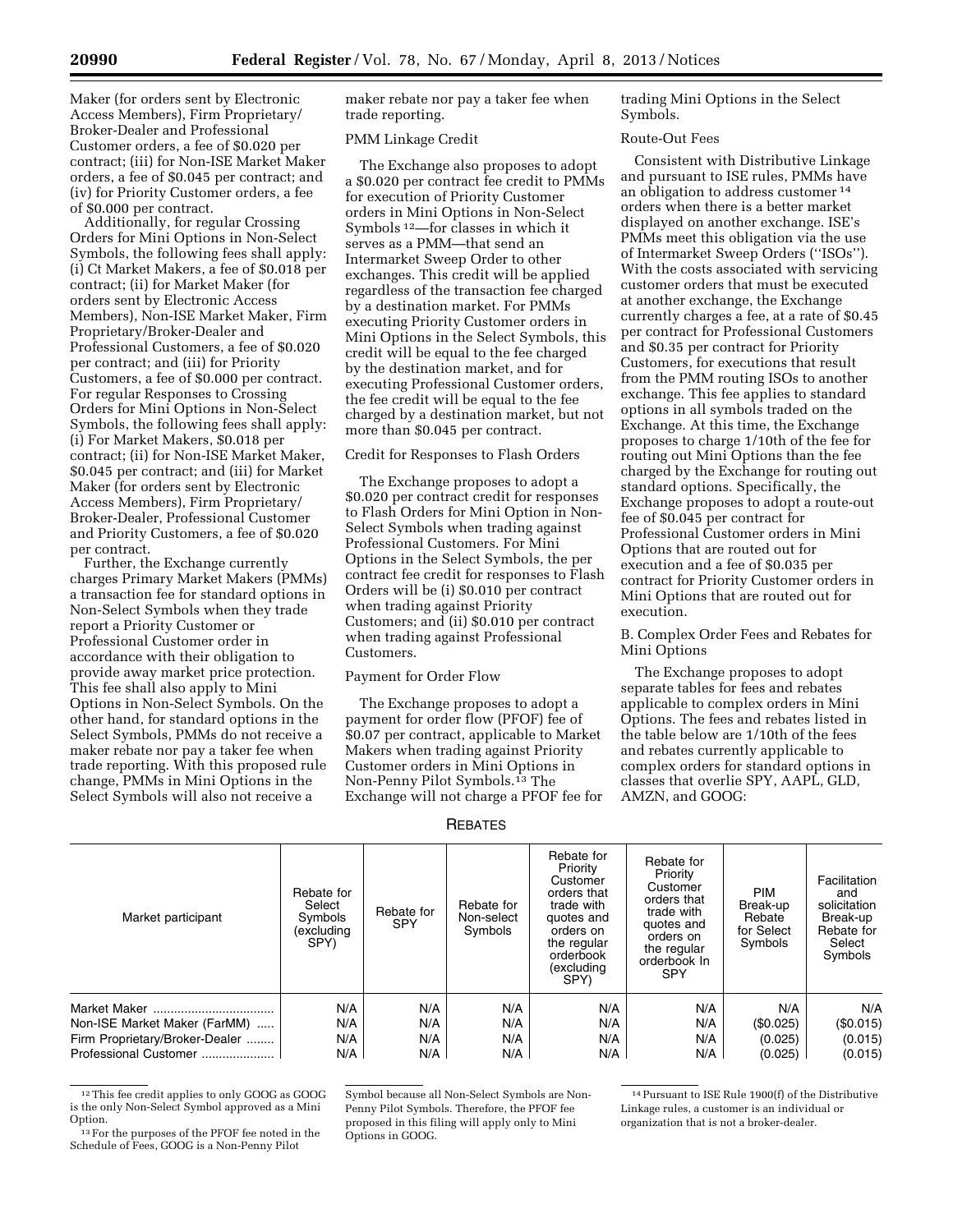| Market participant                                                               | Rebate for<br>Select<br>Symbols<br>(excluding<br>SPY) | Rebate for<br><b>SPY</b> | Rebate for<br>Non-select<br>Symbols | Rebate for<br>Priority<br>Customer<br>orders that<br>trade with<br>quotes and<br>orders on<br>the regular<br>orderbook<br>(excluding<br>SPY) | Rebate for<br>Priority<br>Customer<br>orders that<br>trade with<br>quotes and<br>orders on<br>the regular<br>orderbook In<br><b>SPY</b> | <b>PIM</b><br>Break-up<br>Rebate<br>for Select<br>Symbols | Facilitation<br>and<br>solicitation<br>Break-up<br>Rebate for<br>Select<br>Symbols |
|----------------------------------------------------------------------------------|-------------------------------------------------------|--------------------------|-------------------------------------|----------------------------------------------------------------------------------------------------------------------------------------------|-----------------------------------------------------------------------------------------------------------------------------------------|-----------------------------------------------------------|------------------------------------------------------------------------------------|
| Priority Customer Complex ADV 0-<br>Priority Customer Complex ADV                | (\$0.033)                                             | (\$0.036)                | (\$0.066)                           | (\$0.006)                                                                                                                                    | (\$0.007)                                                                                                                               | (0.025)                                                   | (0.015)                                                                            |
|                                                                                  | (0.035)                                               | (0.038)                  | (0.072)                             | (0.008)                                                                                                                                      | (0.009)                                                                                                                                 | (0.025)                                                   | (0.015)                                                                            |
| Priority Customer Complex ADV<br>75,000-124,999<br>Priority Customer Complex ADV | (0.037)                                               | (0.039)                  | (0.075)                             | (0.009)                                                                                                                                      | (0.010)                                                                                                                                 | (0.025)                                                   | (0.015)                                                                            |
| 125,000-224,999                                                                  | (0.039)                                               | (0.040)                  | (0.077)                             | (0.010)                                                                                                                                      | (0.011)                                                                                                                                 | (0.025)                                                   | (0.015)                                                                            |
| Priority Customer Complex ADV<br>Incremental Priority Customer Com-              | (0.040)                                               | (0.041)                  | (0.078)                             | (0.011)                                                                                                                                      | (0.012)                                                                                                                                 | (0.025)                                                   | (0.015)                                                                            |
| plex ADV above 225,000                                                           | (0.001)                                               | (0.001)                  | (0.001)                             | (0.000)                                                                                                                                      | (0.000)                                                                                                                                 | (0.000)                                                   | (0.000)                                                                            |

### REBATES—Continued

### MAKER FEES

| Market Participant | Maker Fee<br>for Select<br>Symbols | Maker Fee<br>for<br>Non-select<br>Symbols | Maker Fee for<br>Select<br>Symbols when<br>trading against<br><b>Priority Cus-</b><br>tomer<br>(excluding<br>SPY) | Maker Fee for<br>SPY when<br>trading against<br>Priority<br>Customer | Maker Fee for<br>Non-Select<br>symbols when<br>trading against<br>Priority<br>Customer |
|--------------------|------------------------------------|-------------------------------------------|-------------------------------------------------------------------------------------------------------------------|----------------------------------------------------------------------|----------------------------------------------------------------------------------------|
|                    | \$0.010                            | \$0.010                                   | \$0.039                                                                                                           | \$0.039                                                              | \$0.082                                                                                |
|                    | 0.020                              | 0.020                                     | 0.040                                                                                                             | 0.041                                                                | 0.084                                                                                  |
|                    | 0.010                              | 0.010                                     | 0.040                                                                                                             | 0.041                                                                | 0.084                                                                                  |
|                    | 0.010                              | 0.010                                     | 0.040                                                                                                             | 0.041                                                                | 0.084                                                                                  |
|                    | 0.000                              | 0.000                                     | 0.000                                                                                                             | 0.000                                                                | 0.000                                                                                  |

# TAKER AND OTHER FEES

| Market participant | Taker Fee<br>for Select<br>Symbols<br>excluding)<br>SPY) | Taker Fee<br>for SPY | Taker Fee<br>for<br>Non-Select<br>Symbols | Fee for<br>Crossing<br>Orders<br>(largest leg<br>only) | Fee for<br>Responses<br>to Crossing<br>Orders for<br>Select<br>Symbols | Fee for<br>Responses<br>to Crossing<br>Orders for<br>non-Select<br>Symbols |
|--------------------|----------------------------------------------------------|----------------------|-------------------------------------------|--------------------------------------------------------|------------------------------------------------------------------------|----------------------------------------------------------------------------|
|                    | \$0.039                                                  | \$0.039              | \$0.082                                   | \$0.020                                                | \$0.040                                                                | \$0.082                                                                    |
|                    | 0.040                                                    | 0.041                | 0.084                                     | 0.020                                                  | 0.040                                                                  | 0.084                                                                      |
|                    | 0.040                                                    | 0.041                | 0.084                                     | 0.020                                                  | 0.040                                                                  | 0.084                                                                      |
|                    | 0.040                                                    | 0.041                | 0.084                                     | 0.020                                                  | 0.040                                                                  | 0.084                                                                      |
|                    | 0.000                                                    | 0.000                | 0.000                                     | 0.000                                                  | 0.040                                                                  | \$0.000                                                                    |

For complex orders in Mini Options in the Select Symbols and Non-Select Symbols, the following maker fees shall apply: (i) \$0.010 per contract for Market Maker, Firm Proprietary/Broker-Dealer and Professional Customer orders; (ii) \$0.020 per contract for Non-ISE Market Maker orders; and (iii) \$0.000 per contract for Priority Customer orders. For complex orders in Mini Options in the Select Symbols when trading against Priority Customers (excluding SPY), the following maker fees shall apply: (i) \$0.039 per contract for Market Maker

orders; (ii) \$0.040 for Non-ISE Market Maker, Firm Proprietary/Broker-Dealer and Professional Customer orders; and (iii) \$0.000 per contract for Priority Customer orders. For complex orders in Mini Options in SPY when trading against Priority Customers, the following maker fees shall apply: (i) \$0.039 per contract for Market Maker orders; (ii) \$0.041 for Non-ISE Market Maker, Firm Proprietary/Broker-Dealer and Professional Customer orders; and (iii) \$0.000 per contract for Priority Customer orders. For complex orders in Mini Options in non-Select Symbols when trading against Priority Customers, the following maker fees shall apply: (i) \$0.082 per contract for Market Maker orders; (ii) \$0.084 for Non-ISE Market Maker, Firm Proprietary/Broker-Dealer and Professional Customer orders; and (iii) \$0.000 per contract for Priority Customer orders.

For complex orders in Mini Options in the Select Symbols (excluding SPY), the following taker fees shall apply: (i) \$0.039 per contract for Market Maker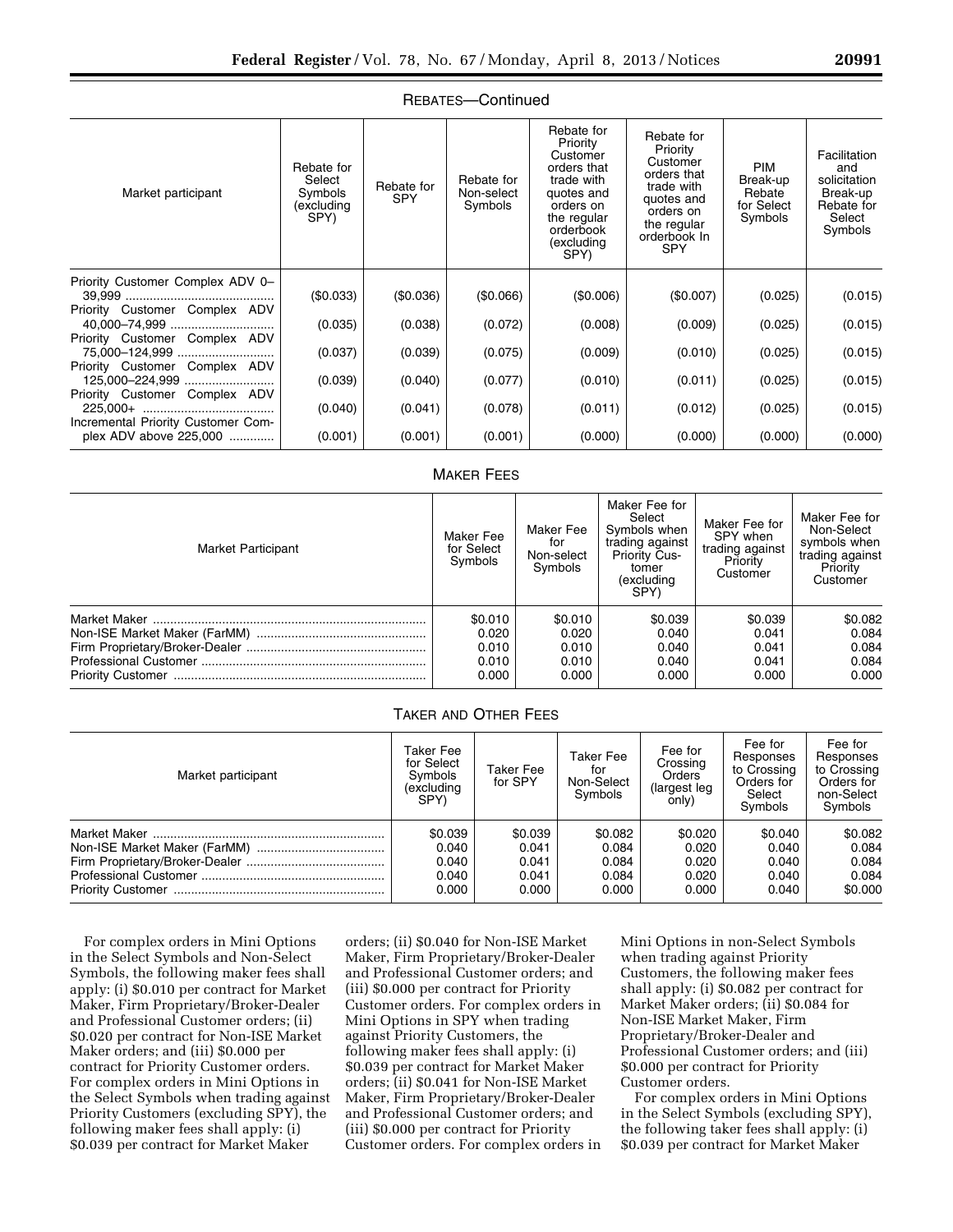orders; (ii) \$0.040 for Non-ISE Market Maker, Firm Proprietary/Broker-Dealer and Professional Customer orders; and (iii) \$0.000 per contract for Priority Customer orders. For complex orders in Mini Options in SPY, the following taker fees shall apply: (i) \$0.039 per contract for Market Maker orders; (ii) \$0.041 for Non-ISE Market Maker, Firm Proprietary/Broker-Dealer and Professional Customer orders; and (iii) \$0.000 per contract for Priority Customer orders. For complex orders in Mini Options in non-Select Symbols, the following taker fees shall apply: (i) \$0.082 per contract for Market Maker orders; (ii) \$0.084 for Non-ISE Market Maker, Firm Proprietary/Broker-Dealer and Professional Customer orders; and (iii) \$0.000 per contract for Priority Customer orders.

Additionally, the Exchange proposes to charge Market Maker, Non-ISE Market Maker, Firm Proprietary/Broker-Dealer and Professional Customers a fee of: (i) \$0.020 per contract (\$0.000 per contract for Priority Customers) for Crossing Orders for complex orders in Mini Options; (ii) \$0.040 per contract to all market participants for Responses to Crossing Orders for complex orders in Mini Options in the Select Symbols; and (iii) \$0.082 per contract for Market Makers (\$0.084 per contract for Non-ISE Market Maker, Firm Proprietary/Broker-Dealer and Professional Customers and \$0.000 per contract for Priority Customers) for Responses to Crossing Orders for complex orders in Mini Options in non-Select Symbols).

The Exchange currently provides volume-based tiered rebates for Priority Customer complex orders in the Select Symbols (excluding SPY), in SPY, and in the Non-Select Symbols for standard options when these orders trade with non-Priority Customer orders in the complex order book. The Exchange proposes to extend this rebate program to Mini Options also, as follows:

For Mini Options in Select Symbols (excluding SPY), the Exchange proposes to adopt a base rebate of \$0.033 per contract, per leg, for Priority Customer complex orders when these orders trade with non-Priority Customer complex orders in the complex order book. Additionally, members who achieve a certain level of average daily volume (ADV) of executed Priority Customer complex order contracts across all symbols during a calendar month will be provided a rebate of \$0.035 per contract, per leg, in these symbols, if a Member achieves an ADV of 40,000 Priority Customer complex order contracts; \$0.037 per contract, per leg, in these symbols, if a Member achieves an ADV of 75,000 Priority Customer

complex order contracts; \$0.039 per contract, per leg, in these symbols, if a Member achieves an ADV of 125,000 Priority Customer complex order contracts; and \$0.040 per contract, per leg, in these symbols, if a Member achieves an ADV of 225,000 Priority Customer complex order contracts. Additionally, the Exchange also proposes to adopt a rebate of \$0.001 per contract payable for incremental Priority Customer complex order volume when trading against non-Priority Customer complex orders in the complex order book above the highest tier for Mini Options in the Select Symbols (excluding SPY).

For Mini Options in SPY, the Exchange proposes to adopt a base rebate of \$0.036 per contract, per leg, for Priority Customer complex orders when these orders trade with non-Priority Customer complex orders in the complex order book. Additionally, members who achieve a certain level of ADV of executed Priority Customer complex order contracts across all symbols during a calendar month will be provided a rebate of \$0.038 per contract, per leg, in these symbols, if a Member achieves an ADV of 40,000 Priority Customer complex order contracts; \$0.039 per contract, per leg, in these symbols, if a Member achieves an ADV of 75,000 Priority Customer complex order contracts; \$0.040 per contract, per leg, in these symbols, if a Member achieves an ADV of 125,000 Priority Customer complex order contracts; and \$0.041 per contract, per leg, in these symbols, if a Member achieves an ADV of 225,000 Priority Customer complex order contracts. Additionally, the Exchange also proposes to adopt a rebate of \$0.001 per contract payable for incremental Priority Customer complex order volume when trading against non-Priority Customer complex orders in the complex order book above the highest tier for Mini Options in SPY.

For Mini Options in non-Select Symbols, the Exchange proposes to adopt a base rebate of \$0.066 per contract, per leg, for Priority Customer complex orders when these orders trade with non-Priority Customer complex orders in the complex order book. Additionally, members who achieve a certain level of average daily volume (ADV) of executed Priority Customer complex order contracts across all symbols during a calendar month will be provided a rebate of \$0.072 per contract, per leg, in these symbols, if a Member achieves an ADV of 40,000 Priority Customer complex order contracts; \$0.075 per contract, per leg, in these symbols, if a Member achieves

an ADV of 75,000 Priority Customer complex order contracts; \$0.077 per contract, per leg, in these symbols, if a Member achieves an ADV of 125,000 Priority Customer complex order contracts; and \$0.078 per contract, per leg, in these symbols, if a Member achieves an ADV of 225,000 Priority Customer complex order contracts. Additionally, the Exchange also proposes to adopt a rebate of \$0.001 per contract payable for incremental Priority Customer complex order volume when trading against non-Priority Customer complex orders in the complex order book above the highest tier for Mini Options in the non-Select Symbols.

Further, the Exchange currently provides volume-based tiered rebates for Priority Customer complex orders in all symbols for standard options when these orders trade against quotes or orders in the regular orderbook. The Exchange proposes to extend this rebate to Mini Options also, as follows:

For Mini Options (excluding SPY), the Exchange proposes to adopt a base rebate of \$0.006 per contract, per leg, for Priority Customer complex orders when these orders trade against quotes or orders in the regular orderbook. Additionally, members who achieve a certain level of ADV of executed Priority Customer complex order contracts across all symbols during a calendar month will be provided a rebate of \$0.008 per contract, per leg, in these symbols, if a Member achieves an ADV of 40,000 Priority Customer complex order contracts; \$0.009 per contract, per leg, in these symbols, if a Member achieves an ADV of 75,000 Priority Customer complex order contracts; \$0.010 per contract, per leg, in these symbols, if a Member achieves an ADV of 125,000 Priority Customer complex order contracts; and \$0.011 per contract, per leg, in these symbols, if a Member achieves an ADV of 225,000 Priority Customer complex order contracts.

For Mini Options in SPY, the Exchange proposes to adopt a base rebate of \$0.007 per contract, per leg, for Priority Customer complex orders when these orders trade against quotes or orders in the regular orderbook. Additionally, members who achieve a certain level of ADV of executed Priority Customer complex order contracts across all symbols during a calendar month will be provided a rebate of \$0.009 per contract, per leg, in these symbols, if a Member achieves an ADV of 40,000 Priority Customer complex order contracts; \$0.010 per contract, per leg, in these symbols, if a Member achieves an ADV of 75,000 Priority Customer complex order contracts; \$0.011 per contract, per leg, in these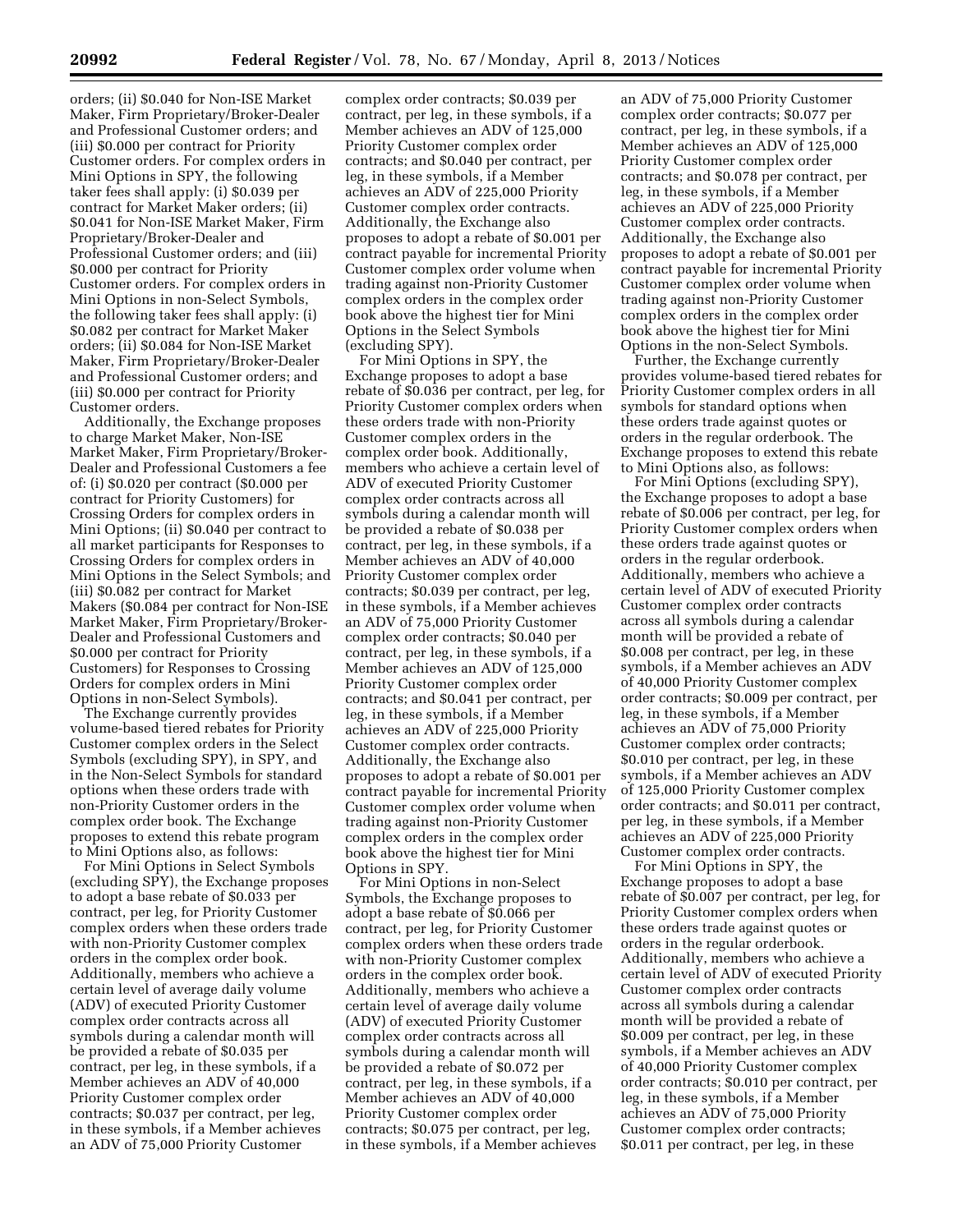symbols, if a Member achieves an ADV of 125,000 Priority Customer complex order contracts; and \$0.012 per contract, per leg, in these symbols, if a Member achieves an ADV of 225,000 Priority Customer complex order contracts.

For each of the volume-based tiered rebates noted above, the highest rebate amount achieved by the Member for the current calendar month will apply retroactively to all Priority Customer complex order contracts that trade with non-Priority Customer complex orders in the complex order book executed by the Member during such calendar month, with the exception of the incremental rebate, as noted above. For purposes of these volume-based tiered rebates, volume in standard options and Mini Options will be combined to calculate the tier a Member has reached. Based on the tier achieved, the Member will be rebated for that tier for all the standard options traded at the standard option rebate amount and for all the Mini Options traded at the Mini Option rebate amount.

The Exchange also proposes to adopt a rebate of \$0.025 per contract for contracts that are submitted to the Price Improvement Mechanism that do not trade with their contra order for Mini Options in the Select Symbols, and a rebate of \$0.015 per contract for contracts that are submitted to the Facilitation and Solicited Order Mechanisms that do not trade with their contra order for Mini Options in the Select Symbols except when those contracts trade against pre-existing

orders and quotes on the Exchange's orderbook.

### Firm Fee Cap

The Exchange currently has a fee cap program that, subject to certain exclusions noted in the Schedule of Fees, is applicable across all products traded on ISE. Under the fee cap program, the Exchange caps proprietary transaction fees in all products traded on ISE, in the aggregate, at \$75,000 per month per Member. All proprietary transactions, including non-ISE market maker transactions, that are part of a crossing transaction are eligible towards the fee cap. Crossing volume from regular and complex orders in Mini Options, such as orders executed in the Facilitation Mechanism, Price Improvement Mechanism, Solicited Order Mechanism, Block Order Mechanism and Qualified Contingent Cross orders in Mini Options, counts towards the fee cap. The Exchange proposes to extend the fee cap to also include proprietary transactions in Mini Options that are part of a crossing transaction.

ISE also currently has a service fee of \$0.01 per side on all transactions that are eligible for the fee cap. The service fee applies once a member reaches the fee cap level and applies to every contract side included in and above the fee cap. A member who does not reach the monthly fee cap is not charged the service fee. The service fee is not calculated in reaching the fee cap. Once the fee cap is reached, the service fee

applies to both proprietary and other account designations 15 in all ISE products in addition to those transactions that were included in reaching the fee cap. For Mini Options, the Exchange proposes to adopt a service fee of \$0.001 per side on all transactions that are eligible for the fee cap.

# QCC and Solicitation Rebate

The Exchange currently provides a rebate for Qualified Contingent Cross (''QCC'') orders and Solicitation orders for standard options to further encourage members to submit greater numbers of QCC orders and Solicitation orders to the Exchange. The Exchange proposes to extend that rebate incentive to Mini Options. With this proposed rule change, the Exchange will provide a rebate to members who reach a certain volume threshold in QCC orders and/or Solicitation orders in standard options and Mini Options during a month. Once a Member reaches a volume threshold, the Exchange will provide a rebate to that Member for all of its QCC and Solicitation contracts traded for that month. For purposes of this rebate, volume in standard options and Mini Options will be combined to calculate the tier a Member has reached. Based on the tier achieved, the Member will be rebated for that tier for all the standard options traded at the standard option rebate amount and for all the Mini Options traded at the Mini Option rebate amount, as provided in the following table:

| Originating contract sides | Rebate for<br>sandard<br>options               | Rebate for Mini<br>Ontions                          |
|----------------------------|------------------------------------------------|-----------------------------------------------------|
| $1.000.000 +$              | \$0.00<br>(0.07)<br>(0.08)<br>(0.09)<br>(0.11) | \$0.000<br>(0.007)<br>(0.008)<br>(0.009)<br>(0.011) |

The rebate will be paid to the Member entering a qualifying order, *i.e.,* a QCC order and/or a Solicitation order. The rebate applies to QCC orders and Solicitation orders in all symbols traded on the Exchange. Additionally, the threshold levels are based on the originating side so if an order is broken up and executed with multiple counter parties, all contracts of the originating side will be counted to reach the established threshold levels.

Complex Quoting in GLD

The Exchange currently allows Market Makers to enter quotations for complex order strategies in the complex order book in a limited group of symbols (''Complex Quoting Symbols''), one of which is GLD, a Mini Option class. Given this enhancement to the complex order functionality, and in order to maintain a competitive fee and rebate structure for Priority Customer orders, the Exchange has adopted maker

fees that apply to transactions in the complex order book when they interact with Priority Customer orders in options overlying the Complex Quoting Symbols, including GLD. Specifically, the Exchange currently charges a maker fee of \$0.39 per contract for standard options in the Complex Quoting Symbols, including GLD. Of all the Complex Quoting Symbols, only GLD is approved for Mini Options trading and therefore, the Exchange proposes to

<sup>15</sup>Other account designations include Prop-firm (Member trading for its own account and clearing in the F range at OCC), Prop-cust (Member trading for its own account and clearing in the C range at

OCC), BD-firm (Member trading on behalf of another registered broker/dealer clearing in the F range at OCC), BD-cust (Member trading on behalf of another registered broker/dealer clearing in the

C range at OCC), FarMM (Member trading on behalf of another registered broker/dealer clearing in the M range at OCC).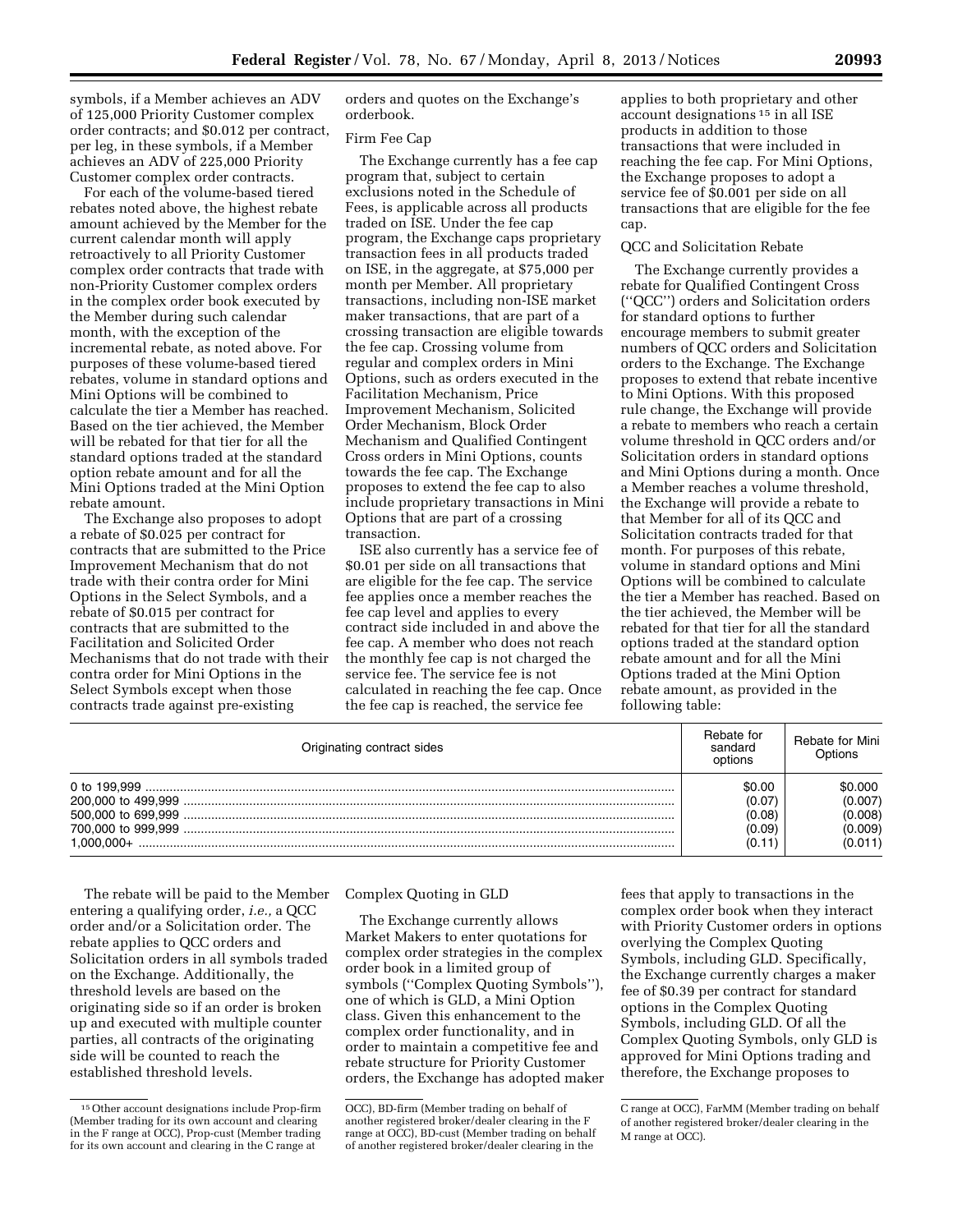charge a maker fee of \$0.039 per contract for Mini Options in GLD for Market Maker, Non-ISE Market Maker, Firm Proprietary/Broker-Dealer and Professional Customer orders when these orders interact with Priority Customer orders. Priority Customer orders in GLD that trade in the complex order book are not charged a fee and do not receive a rebate when interacting with other Priority Customer orders.

### Options Regulatory Fee

The Exchange currently charges an Options Regulatory Fee (''ORF'') of \$0.0042 per contract. The ORF is assessed to each member for all options transactions executed or cleared by the member that are cleared by The Options Clearing Corporation (''OCC'') in the customer range, regardless of the exchange on which the transaction occurs. The Exchange is proposing to charge the same rate for transactions in Mini options, \$0.0042 per contract, since, as noted above, the costs to the Exchange to perform the necessary regulatory surveillance programs and procedures for Mini Options are the same as for standard option contracts. As such, the Exchange feels that it is appropriate to charge the ORF at the same rate as the standard option contract.

The Exchange has designated this proposal to be operative on March 18, 2013.

#### 2. Statutory Basis

The Exchange believes that its proposal to amend its Schedule of Fees is consistent with Section 6(b) of the Act 16 in general, and furthers the objectives of Sections 6(b)(4) and 6(b)(5) of the Act 17 in particular, in that it is an equitable allocation of reasonable fees and other charges among Exchange members and other persons using its facilities and does not unfairly discriminate between issuers, brokers or dealers.

Regular Order Fees and Rebates for Mini Options

The Exchange has determined to charge fees and provide rebates for regular orders in Mini Options at a rate that is 1/10th the rate of fees and rebates the Exchange currently provides for trading in standard options. The Exchange believes it is reasonable and equitable and not unfairly discriminatory to assess lower fees and rebates to provide market participants an incentive to trade Mini Options on the Exchange. The Exchange believes

the proposed fees and rebates are reasonable and equitable in light of the fact that Mini Options do have a smaller exercise and assignment value, specifically 1/10th that of a standard option contract, and, as such, levying fees that are 1/10th of what market participants pay today. As for Priority Customers, for the most part, the Exchange does not charge Priority Customers a fee (Priority Customers have traditionally traded options on the Exchange without a fee) and to the extent they pay a transaction fee for trading in standard options, they will continue to pay a transaction fee in Mini Options but at 1/10th the rate they pay for standard options. The Exchange believes charging lower fees, or no fees, to Priority Customer orders attracts that order flow to the Exchange and thereby creates liquidity to the benefit of all market participants who trade on the Exchange. With respect to fees to Non-ISE Market Maker orders, the Exchange believes that charging Non-ISE Market Maker orders a higher rate than the fee charged to Market Maker, Firm Proprietary/Broker-Dealer and Professional Customer regular orders is appropriate and not unfairly discriminatory because Non-ISE Market Makers are not subject to many of the non-transaction based fees that these other categories of membership are subject to, *e.g.,* membership fees, access fees, API/Session fees, market data fees, etc. Therefore, the Exchange believes it is appropriate and not unfairly discriminatory to assess a higher transaction fee to Non-ISE Market Makers because the Exchange incurs costs associated with these types of orders that are not recovered by nontransaction based fees paid by members. With respect to fees for Market Maker orders, the Exchange believes that the price differentiation between the various market participants is appropriate and not unfairly discriminatory because Market Makers have different requirements and obligations to the Exchange that the other market participants do not (such as quoting requirements and paying membership-related non-transaction fees). The Exchange believes that it is equitable and not unfairly discriminatory to assess a higher fee to market participants that do not have such requirements and obligations that Exchange Market Makers do. The Exchange believes the proposed fees and rebates for regular orders in Mini Options will encourage use of Mini Options, which are designed to allow investors to reduce risk in high-priced

underlying securities.

# PMM Linkage Credit

The Exchange believes it is reasonable, equitable and not unfairly discriminatory to provide a fee credit to PMMs for execution of Priority Customer orders in Mini Options in Non-Select Symbols and to Priority Customer and Professional Customer orders in Mini Options in Select Symbols to offset the costs incurred by PMMs as these fees will be uniformly applied to all PMMs that route out these orders at a rate that is 1/10th of the rate the Exchange currently provides for such orders in standard options.

### Credit for Responses to Flash Orders

The Exchange believes it is reasonable, equitable and not unfairly discriminatory to provide a fee credit for responses to Flash Orders when trading against Professional Customers orders in Mini Options in Non-Select Symbols and for responses to Flash Orders when trading against Priority Customers and Professional Customers in the Select Symbols at a rate that is 1/10th of the rate the Exchange currently provides for such orders in standard options. The Exchange believes the credit provides an incentive for members to trade these orders on the Exchange. The Exchange further believes that adopting a fee credit for executions resulting from responses to Priority Customer orders is reasonable and equitable because doing so will incentivize Exchange members to execute Priority Customer orders on the Exchange by trading against these orders at the National Best Bid or Offer. Further, the Exchange believes that the proposed fee credit is not unfairly discriminatory because the credit would be applied uniformly to responses to Priority Customer orders that are flashed and executed on the Exchange.

#### Payment for Order Flow

The Exchange believes it is reasonable, equitable and not unfairly discriminatory to charge a PFOF fee to Market Makers when trading against Priority Customers in GOOG because the Exchange already charges this fee for standard options in GOOG and is simply proposing to charge this fee at a level that is 1/10th the rate for standard options in GOOG. The Exchange believes the proposed fee is equitable and not unfairly discriminatory because it will apply to all Exchange Market Makers. The Exchange does not currently charge a PFOF fee for standard options in AAPL, AMZN, GLD and SPY and therefore does not propose a PFOF fee for Mini Options in these symbols.

<sup>16</sup> 15 U.S.C. 78f(b).

<sup>17</sup> 15 U.S.C. 78f(b)(4) and (5).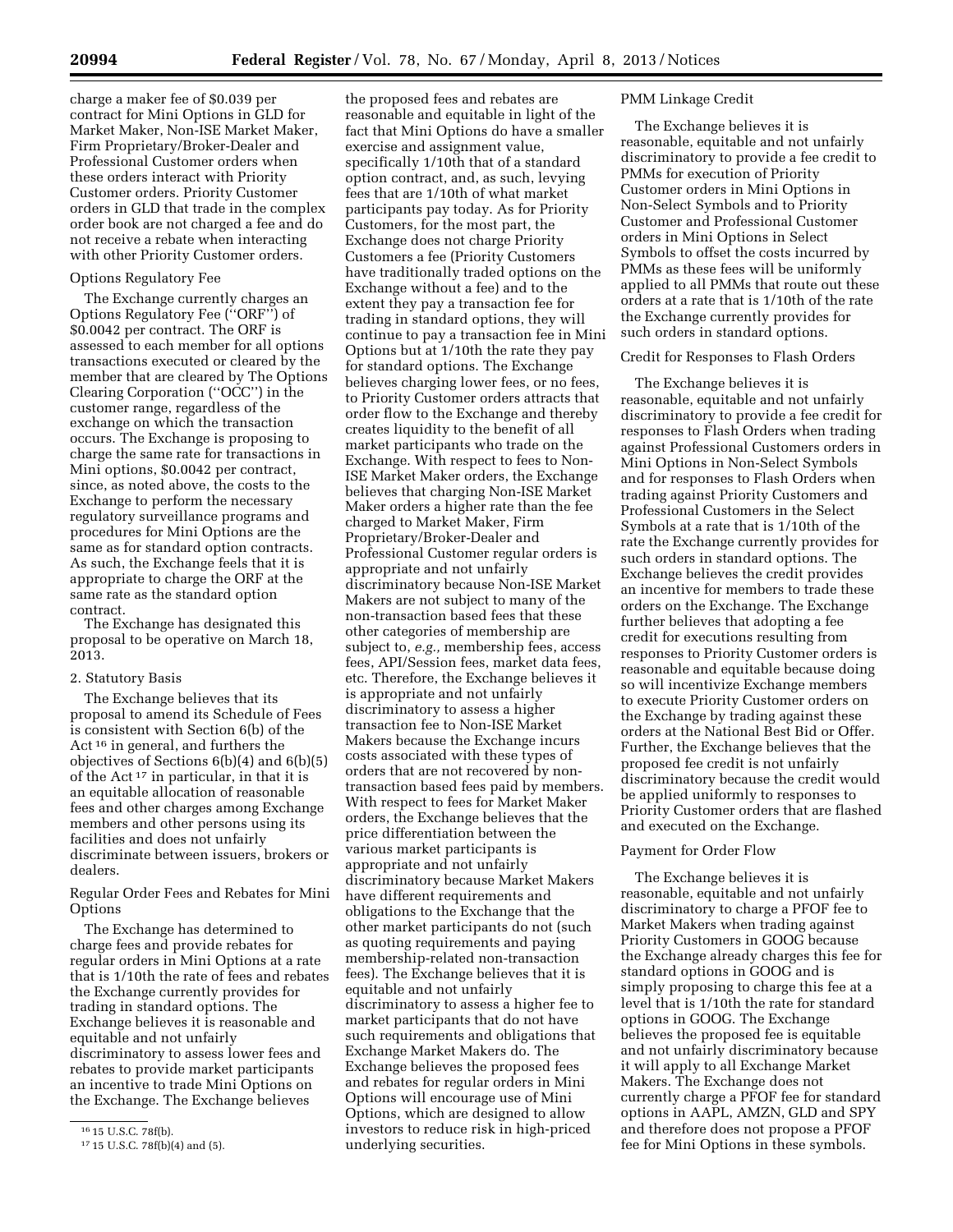### Route-Out Fee

Despite the Exchange's costs in routing orders to other exchanges, which are fixed regardless of whether the routed order is a standard option or a Mini Option, the Exchange has determined to charge a fee for routing out orders in Mini Options that is 1/10th of the fee the Exchange charges for routing out orders in standard options. The Exchange believes it is reasonable, equitable and not unfairly discriminatory as these fees will be uniformly applied to all market participants that choose to trade Mini Options on the Exchange.

Complex Order Fees and Rebates for Mini Options

The Exchange has determined to charge fees and provide rebates for complex orders in Mini Options at a rate that is 1/10th the rate of fees and rebates the Exchange currently provides for trading in standard options. The Exchange believes it is reasonable and equitable and not unfairly discriminatory to assess lower fees and rebates to provide market participants an incentive to trade Mini Options on the Exchange. The Exchange believes the proposed fees and rebates are reasonable and equitable in light of the fact that Mini Options do have a smaller exercise and assignment value, specifically 1/10th that of a standard option contract, and, as such, levying fees that are 1/10th of what market participants pay today. As for Priority Customers, for the most part, the Exchange does not charge Priority Customers a fee (Priority Customers have traditionally traded options on the Exchange without a fee) and to the extent they pay a transaction fee for trading in standard options, they will continue to pay a transaction fee in Mini Options but at 1/10th the rate they pay for standard options. With respect to fees to Non-ISE Market Maker orders, the Exchange believes that charging Non-ISE Market Maker orders a higher rate than the fee charged to Market Maker, Firm Proprietary/Broker-Dealer and Professional Customer complex orders is appropriate and not unfairly discriminatory because Non-ISE Market Makers are not subject to many of the non-transaction based fees that these other categories of membership are subject to, *e.g.,* membership fees, access fees, API/Session fees, market data fees, etc. Therefore, the Exchange believes it is appropriate and not unfairly discriminatory to assess a higher transaction fee to Non-ISE Market Makers because the Exchange incurs costs associated with these types of

orders that are not recovered by nontransaction based fees paid by members. With respect to fees for Market Maker orders, the Exchange believes that the price differentiation between the various market participants is appropriate and not unfairly discriminatory because Market Makers have different requirements and obligations to the Exchange that the other market participants do not (such as quoting requirements and paying membership-related non-transaction fees). The Exchange believes that it is equitable and not unfairly discriminatory to assess a higher fee to market participants that do not have such requirements and obligations that Exchange Market Makers do. The Exchange believes the proposed fees and rebates for complex orders in Mini Options will encourage use of Mini Options, which are designed to allow investors to reduce risk in high-priced underlying securities.

The Exchange believes that it is reasonable and equitable to provide rebates for Priority Customer complex orders in Mini Options when these orders trade with Non-Priority Customer complex orders in the complex order book because paying a rebate will attract additional order flow to the Exchange and create liquidity in Mini Options, which the Exchange believes ultimately will benefit all market participants who trade on ISE. The Exchange already provides these rebates for standard options that overlie the five securities on which Mini Options are approved for trading. The Exchange believes that the proposed rebates are competitive and are therefore reasonable and equitably allocated to those members that direct orders to the Exchange rather than to a competing exchange. The Exchange also believes it is reasonable, equitable and not unfairly discriminatory to combine volume in standard options and Mini Options to calculate the tier a Member has reached because doing so will provided members with an opportunity to qualify for increased rebates and therefore, incentivize members to trade more of such order flow on the Exchange.

#### Firm Fee Cap

The Exchange believes it is reasonable and equitable and not unfairly discriminatory to include Mini Options in the Exchange's fee cap program because it will potentially lower transaction fees for members providing liquidity in Mini Options on the Exchange. Members who reach the fee cap during a month will not have to pay incremental transaction fees and thus will be able to lower their monthly fees.

The Exchange believes that the fee cap is not unfairly discriminatory because all members, including non-ISE market makers, are eligible to reach the cap. The Exchange believes that the proposed service fee, which is 1/10th of the service fee charged for standard options, is reasonable because members who reach the fee cap during a month will pay the service fee instead of the regular transaction fees and thus will be able to lower their monthly fees.

### QCC and Solicitation Rebate

The Exchange believes it is reasonable, equitable and not unfairly discriminatory to provided rebates for QCC and Solicitation orders in Mini Options. The Exchange believes that the proposed fee change will generally allow the Exchange and its members to better compete for order flow and thus enhance competition. Specifically, the Exchange believes that its proposal is reasonable as it will encourage members to direct their QCC and Solicitation orders in Mini Options to the Exchange instead of sending this order flow to a competing exchange. The Exchange believes that with the various tiers, which provides for additional volume thresholds, members will have the ability to qualify for higher rebates for sending their QCC and Solicitation orders in Mini Options to the Exchange. While the Exchange proposes to adopt the rebate levels for QCC and Solicitation orders in Mini Options that are 1/10th of the rebate for standard options, the Exchange is also proposing to combine volume in Mini Options and standard options to allow members to reach a higher tier and therefore, qualify for higher rebates. The Exchange also believes that its rebate program for QCC and Solicitation orders is equitable because it would uniformly apply to all members engaged in QCC and Solicitation trading in Mini Options traded on the Exchange.

### Complex Quoting in GLD

The Exchange believes it is reasonable, equitable and not unfairly discriminatory to charge the proposed maker fee for complex quoting in Mini Options in GLD. The Exchange believes it is reasonable and equitable to charge fees for orders in standard options executed in the complex order book when trading against Priority Customers in GLD given this unique functionality that allows Market Makers to quote in the complex order book. The Exchange believes that the proposed maker fee for complex orders in Mini Options in GLD is not unfairly discriminatory because the fees proposed herein are already applicable to complex orders in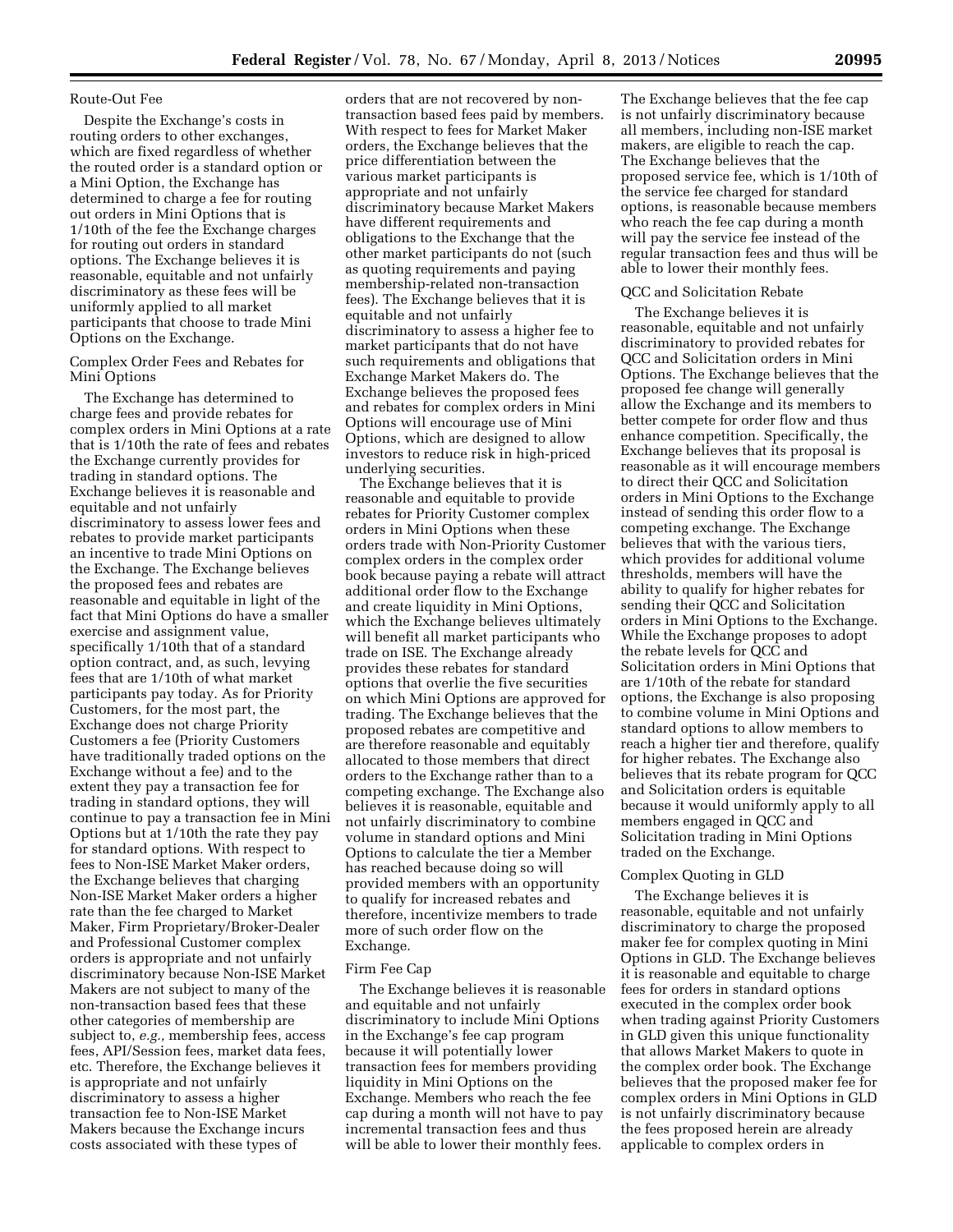standard options in GLD; with this proposed rule change, the Exchange is simply extending fees that are already established on the Exchange to Mini Options in GLD at a rate that is 1/10th of the fee charged for standard options in GLD.

# Options Regulatory Fee

The Exchange is not proposing any change to the ORF with the introduction of Mini Options. The Exchange believes it is reasonable, equitable and not unfairly discriminatory to charge the ORF at the same rate for Mini Options as the Exchange charges for standard options. The Exchange believes that the cost to perform surveillance to ensure compliance with various Exchange and industry-wide rules is no different for Mini Options that it is for standard options. Reducing the ORF for Mini Options could result in a higher ORF for standard options. Such an outcome would arguably be discriminatory towards investors in standard options for the benefit of investors in Mini Options. Therefore, the Exchange believes it is appropriate to treat both Mini Options and standard options the same with respect to the amount of ORF that is being charged.

# *B. Self-Regulatory Organization's Statement on Burden on Competition*

ISE does not believe that the proposed rule change will impose any burden on competition that is not necessary or appropriate in furtherance of the purposes of the Act. This rule change is designed to provide greater specificity within the Schedule of Fees with respect to fees and rebates applicable to Mini Options.

The Exchange believes that the proposed fees and rebates for Mini Options which, with the exception to the ORF, are 1/10th of the fees and rebates the Exchange currently charges for standard options will not impose a burden on competition among various market participants on the Exchange, or between the Exchange and other exchanges that list and trade Mini Options, that is not necessary or appropriate in furtherance of the purposes of the Act. The Exchange believes that charging different rates to different market participants does not impose a burden on competition for a number of reasons. For one, charging lower fees, or no fees, to Priority Customer orders attracts that order flow to the Exchange and thereby creates liquidity to the benefit of all market participants who trade on the Exchange. Further, Market Makers have certain obligations and commitments to the Exchange that non-Market Makers (*i.e.,* 

Non-ISE Market Makers, Firm Proprietary/Broker-Dealer and Professional Customer participants) do not and therefore it is appropriate for the Exchange to charge Market Makers fees that are different from those charged to other market participants. Further, the Exchange notes that for standard options a greater difference in fees for various market participants already exists than that which is proposed for Mini Options. For example, Priority Customers already trade for lower taker fees than do Market Makers when trading complex orders on the Exchange. For complex orders in standard options, ISE Market Makers currently pays a taker fee as high as \$0.82 per contract for Non-Select Symbols (which are essentially non-Penny Pilot symbols) while the taker fee for Non-ISE Market Maker, Firm Proprietary/Broker-Dealer and Professional Customer orders in these symbols is \$0.84 per contract. For complex orders in standard options in these symbols, Priority Customers do not pay a taker fee. For Mini Options in these symbols, the taker fee proposed by the Exchange for ISE Market Makers is \$0.082 per contract, 1/10th of the fee charged for standard options in these symbols, while the taker fee proposed by the Exchange for Non-ISE Market Maker, Firm Proprietary/Broker-Dealer and Professional Customer orders in these symbols is \$0.084 per contract, again 1/10th of the fee charged for standard options. The differential for Mini Options is de minimus compared to the differential for standard options.

The Exchange notes that the difference in fees for various participants in standard options has not proven to be a burden on competition. Therefore, the fee differential for Mini Options, being quite a bit smaller, should not prove to be a burden on competition. Mini Options are a new product being introduced to the listed options market and while the Exchange at this time believes that the proposed fees and rebates are appropriate, the impact of this proposed rule change will only be known for certain once Mini Options have begun trading.

The Exchange notes that it operates in a highly competitive environment in which market participants can readily direct their order flow to competing exchanges. In such an environment, the Exchange must continually review, and consider adjusting, its fees and rebates to remain competitive with other exchanges. For the reasons noted above, the Exchange believes that the proposed rule change reflects this competitive environment.

# *C. Self-Regulatory Organization's Statement on Comments on the Proposed Rule Change Received From Members, Participants, or Others*

The Exchange has not solicited, and does not intend to solicit, comments on this proposed rule change. The Exchange has not received any unsolicited written comments from members or other interested parties.

# **III. Date of Effectiveness of the Proposed Rule Change and Timing for Commission Action**

The foregoing rule change has become effective pursuant to Section  $19(b)(3)(\overline{A})(ii)$  of the Act<sup>18</sup> and subparagraph (f)(2) of Rule 19b–4 thereunder,19 because it establishes a due, fee, or other charge imposed by ISE.

At any time within 60 days of the filing of such proposed rule change, the Commission summarily may temporarily suspend such rule change if it appears to the Commission that such action is necessary or appropriate in the public interest, for the protection of investors, or otherwise in furtherance of the purposes of the Act. If the Commission takes such action, the Commission shall institute proceedings to determine whether the proposed rule should be approved or disapproved.

### **IV. Solicitation of Comments**

Interested persons are invited to submit written data, views and arguments concerning the foregoing, including whether the proposed rule change is consistent with the Act. Comments may be submitted by any of the following methods:

### *Electronic Comments*

• Use the Commission's Internet comment form (*[http://www.sec.gov/](http://www.sec.gov/rules/sro.shtml)  [rules/sro.shtml](http://www.sec.gov/rules/sro.shtml)*); or

• Send an email to *[rule](mailto:rule-comments@sec.gov)[comments@sec.gov.](mailto:rule-comments@sec.gov)* Please include File Number SR–ISE–2013–28 on the subject line.

# *Paper Comments*

• Send paper comments in triplicate to Elizabeth M. Murphy, Secretary, Securities and Exchange Commission, 100 F Street NE., Washington, DC 20549–1090.

All submissions should refer to File Number SR–ISE–2013–28. This file number should be included on the subject line if email is used. To help the Commission process and review your comments more efficiently, please use only one method. The Commission will

<sup>18</sup> 15 U.S.C. 78s(b)(3)(A)(ii).

<sup>19</sup> 17 CFR 240.19b–4(f)(2).